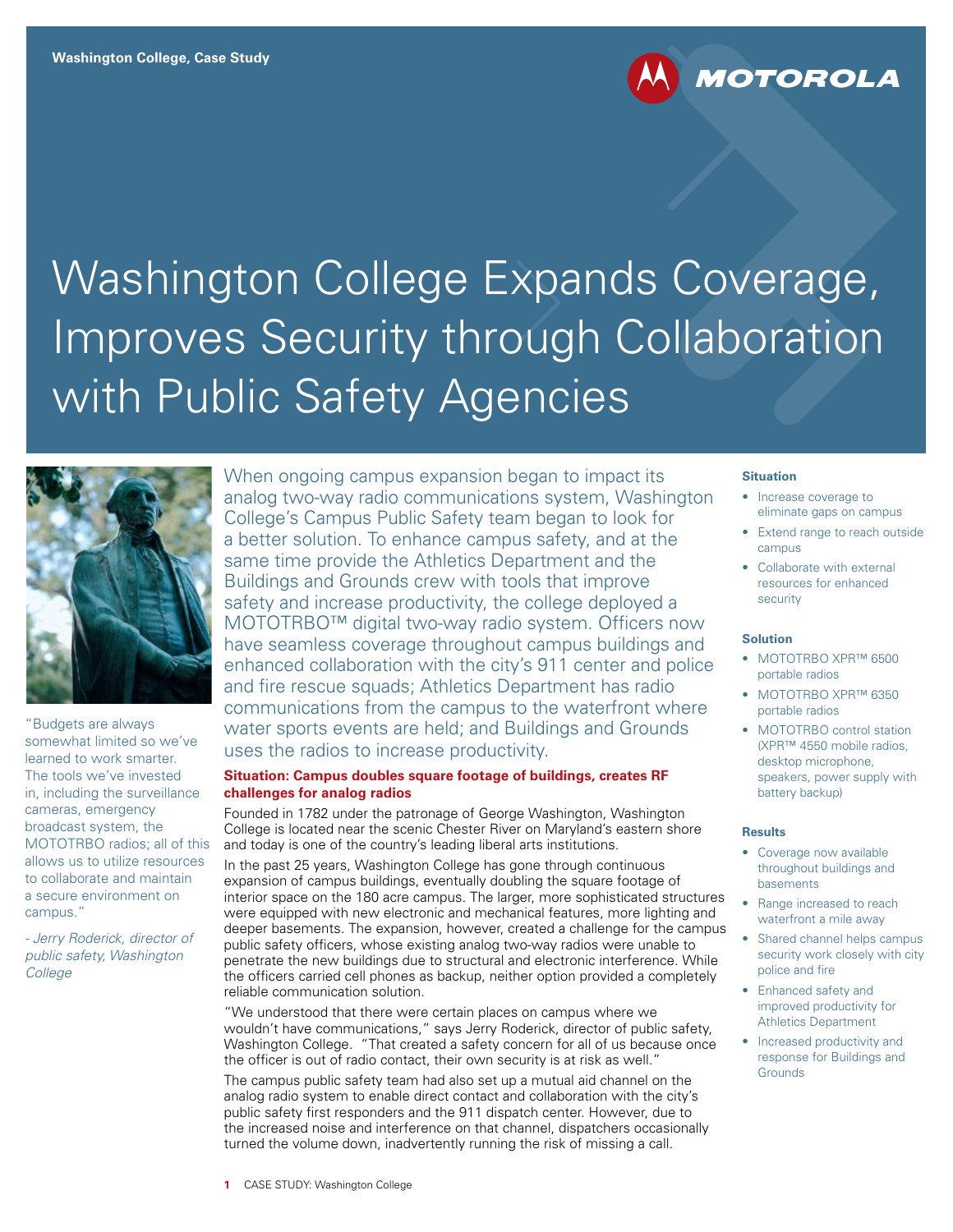

# *MOTOTRBO Meets FCC Narrowbanding Compliance*

*To increase spectrum efficiency and accommodate more users, the FCC is mandating 25 kHz licensees to operate using 12.5 kHz efficiency by January 1, 2013. MOTOTRBO digital radios offers seamless path to 12.5 kHz, allowing customers to transition at their own pace. For more information, go to www.motorola.com/ narrowbanding.* 

# **Solution: MOTOTRBO digital radios increase coverage, extend reach**

Roderick and staff from Washington College's Emergency Operations Center contacted Jeff Vadakin from Magnum Electronics, a local Motorola channel partner, to discuss options. Vadakin demonstrated a MOTOTRBO digital two-way radio system to confirm that the radios could increase coverage throughout the buildings and into the basements. The radios also extended the range beyond the campus to the river over a mile away, where the college's sailing and rowing teams practiced and held events.

The radios provided a host of features, including enhanced call signaling, privacy-scrambling, and Transmit Interrupt, which would enable campus public safety officers and dispatch to prioritize critical communication over lower priority voice traffic in the event of an emergency.

Recognizing the clear advantages of digital technology to his campus public safety force, Roderick encouraged the use of MOTOTRBO radios for other campus departments as well, inviting both Building and Grounds and the Athletics Department to come onboard the digital migration.

The college deployed two MOTOTRBO repeaters atop an existing campus cell tower to provide the extended coverage. MOTOTRBO control stations were deployed for dispatch in the security office, as well as in the Building and Grounds office, allowing B&G to dispatch their own work crews.

# **Results**

Several months ago, a campus public safety officer patrolling the grounds noticed suspicious activity through the open window of a residence hall. As he stood outside observing the situation, he used his MOTOTRBO radio to discretely text another officer, providing data and exact location of the activity. The responding officer was able to quietly enter the building, all the while continuing to silently receive information from the officer outside the window. When the time was right, the responding officer entered the room and took the individual into custody.

"Text messaging allows officers to send situational messages that they do not want to broadcast publicly," says Roderick. "It's just one of the features of the MOTOTRBO radios that my officers like very much."

## **Campus Public Safety officers extend reach, improve coverage and enable collaboration**

For the Washington College Campus Public Safety team, the MOTOTRBO radios have demonstrated their value in a number of ways, including:

### • **Greater coverage, extended range:**

MOTOTRBO has virtually eliminated coverage gaps throughout the campus, allowing campus public safety officers to communicate whether they are outside on the grounds, inside the buildings, down in the basements or staying in touch with the college's rowing and sailing teams on the Chester River, about a mile off campus.

• **Collaboration with external resources:** "MOTOTRBO gives us a shared channel with the local hospital, police and fire services, and the 911 center," says Roderick. "This partnership is vital to increasing campus safety and security."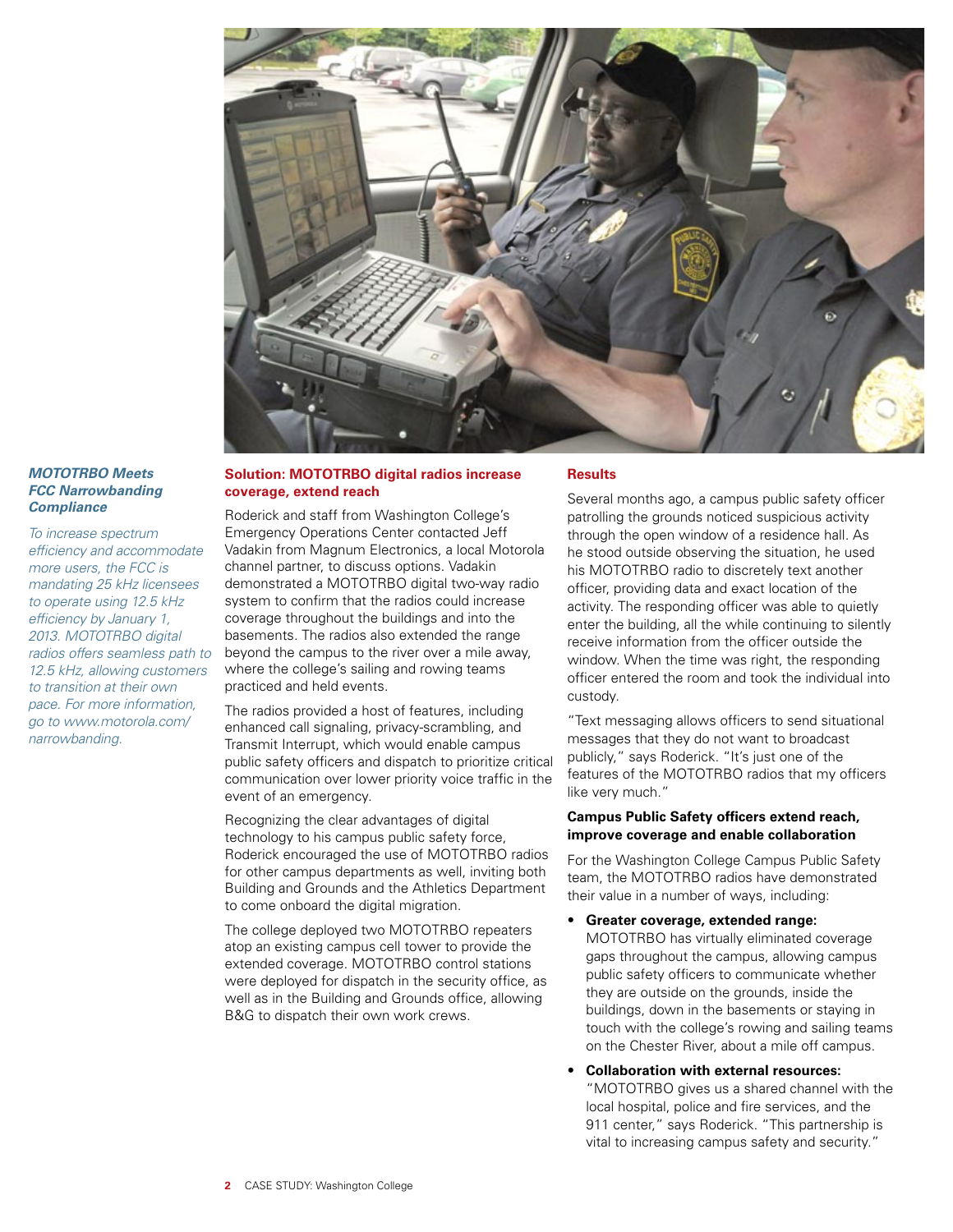# "MOTOTRBO proves that it's not just about adding manpower," says Roderick. "It's about using the right communications tools that help us extend our existing resources."

# – *Jerry Roderick, director of public safety, Washington College*

- **Faster response:** Access to situational awareness increases officer safety and helps speed response time. Motorola ML910 ruggedized laptops mounted in the squad cars help officers collect data from 28 wireless cameras located around the campus. Officers are then able to use the MOTOTRBO radios to quickly relay critical information from the scene directly to the police and fire department or 911 center.
- **Emergency alerts and assessing the situation:**  The emergency button and Caller ID let officers know immediately who needs help. "Once that button is activated, we can listen in to what's going on around that person, helping us to identify where they are and how to respond," says Roderick.
- **Working smarter:** "Budgets are always somewhat limited so we've learned to work smarter," says Roderick. "The tools we've invested in, including surveillance cameras, the MOTOTRBO radios and an emergency broadcast system, allow us to utilize resources that help us maintain a secure environment on campus."



# **Buildings and Grounds work crews increase productivity**

For the Building and Grounds crews, MOTOTRBO radios help improve work processes and provide opportunities for greater efficiency, including:

- **Speed response to requests:** Supervisors can easily coordinate repair and maintenance activities throughout the campus, speeding response to work requests. MOTOTRBO's integrated data capability also enables applications such as automated work order tickets.
- **Eliminates missed messages:** Because the work crew's cell phones were often unable to transmit or receive from inside the buildings, the MOTOTRBO radios have virtually eliminated the opportunity for missed messages and delayed repairs.
- **Reduced operational costs:** MOTOTRBO twoway radios incur no monthly fee, allowing the Buildings and Grounds department to significantly reduce their monthly cell phone bills, decreasing operational costs.
- **Increased work efficiency:** MOTOTRBO has greater range than analog radios. Workers who must run errands off campus can stay in constant contact, often across town.
- **Greater safety:** The Buildings and Grounds' MOTOTRBO radios were also programmed with the shared public safety channel and the emergency button, allowing them direct contact to the campus public safety team and the city 911 Center.



# *Accessories tailored to your needs*

*From IMPRES™ Smart Energy System batteries and chargers to Motorola Original® mobile and portable speaker microphones and carry accessories, Motorola offers the entire package that lets you take full advantage of your MOTOTRBO communications solution.*

*Motorola MOTOTRBO XPR Digital Radios*